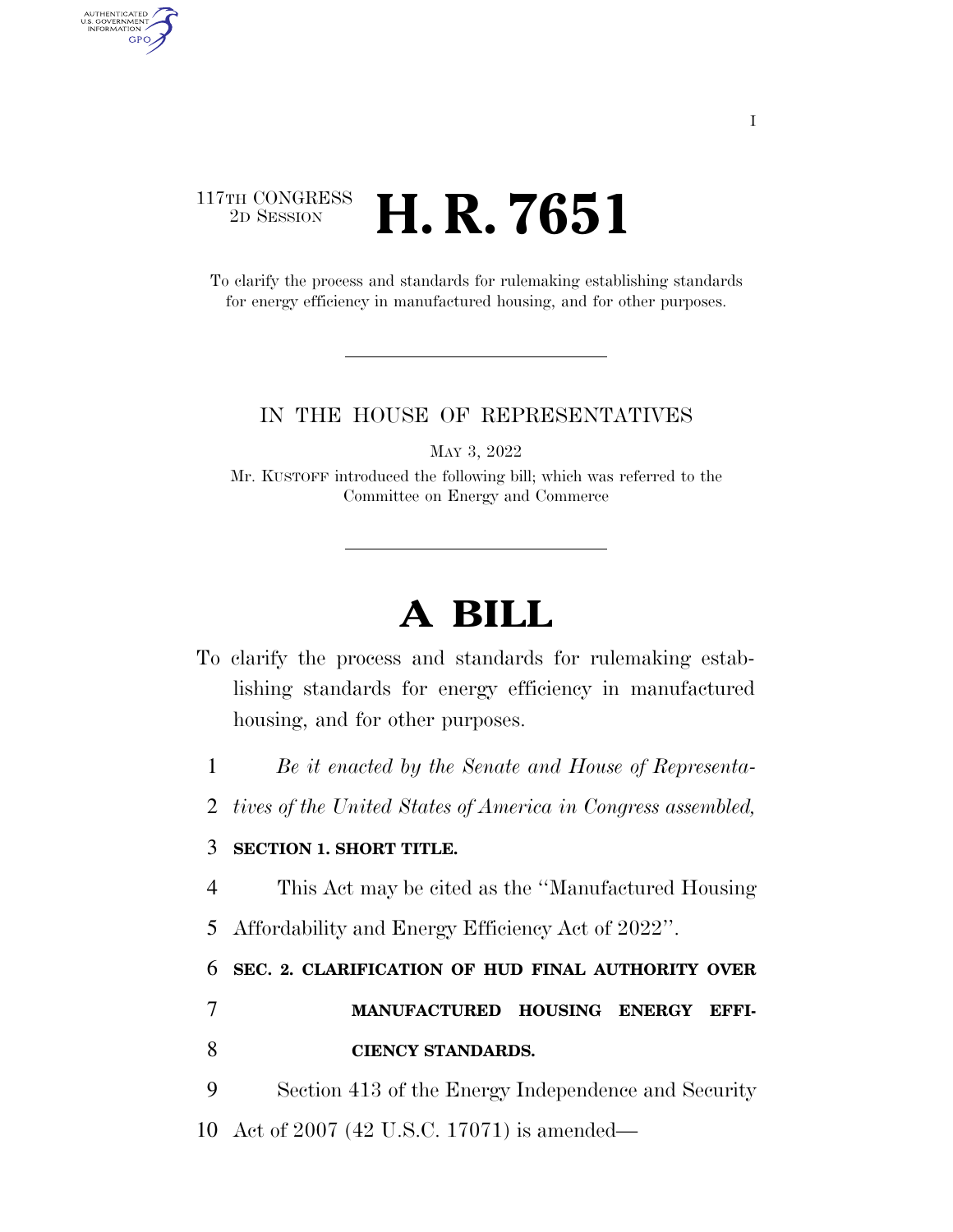| $\mathbf{1}$   | $(1)$ in subsection (b), by adding at the end the   |
|----------------|-----------------------------------------------------|
| $\overline{2}$ | following new paragraph:                            |
| 3              | REQUIREMENTS FOR EFFECTIVENESS.-<br>(4)             |
| $\overline{4}$ | The energy conservation standards established under |
| 5              | this section shall not become effective unless—     |
| 6              | $\lq\lq$ the requirement for consultation with      |
| $\tau$         | the Secretary of Housing and Urban Develop-         |
| 8              | ment under subsection $(a)(2)(B)$ of this section   |
| 9              | has been met, including through analysis of         |
| 10             | data of the Department of Housing and Urban         |
| 11             | Development regarding projected homebuyer           |
| 12             | cost increases resulting from the standards and     |
| 13             | estimates of such Secretary of the number of        |
| 14             | potential manufactured homebuyers that will no      |
| 15             | longer qualify for a manufactured home loan as      |
| 16             | a result of the standards;                          |
| 17             | $\lq\lq$ the required findings that the energy      |

 efficiency standards are cost-effective and that there is not a more stringent standard that would be cost-effective are made and docu- mented through calculations that reflect pro- jected homeowner annual mortgage costs and projected homebuyer downpayment increases re-sulting from the standards; and